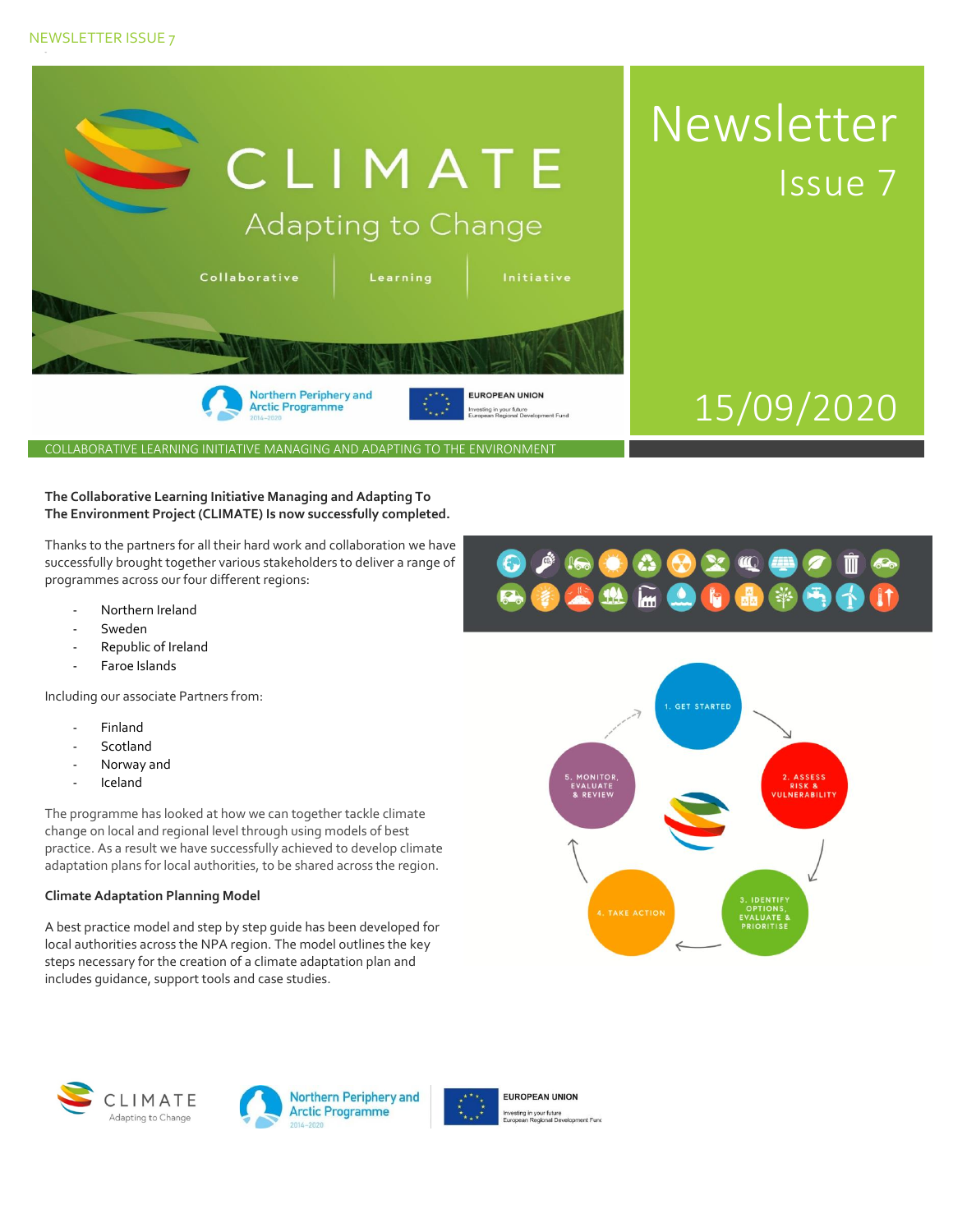The support tools include templates for workshops, stakeholder engagement, risk analysis, preparedness scales and action planning.

A dedicated website has been launched to host the model [http://www.climate-project.net/](https://protect-eu.mimecast.com/s/ntakCG5v0TwAAvtKI4lu?domain=climate-project.net/)



This interactive adaptation planning platform provides the adaptation planning model guidance and support tools.

#### **Climate Adaptation Plans**

Climate adaptation plans were developed by three of the CLIMATE partners.

**Sundsvall Municipality** completed detailed Cloudburst Strategy and Heatwave Guidelines for the city as part of their wider climate adaptation agenda. This has helped inform infrastructure development and management of city assets to ensure resilience against climate impacts from severe weather events.

**Harnosand Municpality** completed a climate adaptation plan and communication tools including an animation highlighting the risks from climate change.

## <https://youtu.be/o9ZQYdcxAVs>

The climate adaptation plan focuses on the municipalities governance, preparedness and knowledge. Work has also included mapping and a detailed cloudburst model for the city.



Derry City & Strabane District Council have developed the first local authority climate adaptation plan in Northern Ireland. The plan will seek to ensure that;

"Derry City & Strabane District Council is prepared for and resilient to the effects of climate change creating a safe and sustainable region for all"







Derry City & Strabane District Council also developed a video highlighting the risks to the region from climate change. <https://www.youtube.com/watch?v=5Wo7WwKgBXs>



#### **Research**

Project partners University College Cork and Mid Sweden University led on the development of 2 research papers as part of the project as well as a Palgrave book chapter. Soon to be published, these documents outline the policy context for adaptation planning and the process of planning in practice. The findings suggest effective adaptation mainstreaming and policy coherence in the context of global climate risks call for a transboundary approach that brings forward forms of governance with the capacity to support context-specific yet transferrable adaptation strategies.

#### **Communications**

Project partner RAPID have managed and delivered a range of communication initiatives throughout the project. The project website has been created and social media platforms

<https://www.facebook.com/ClimateNPA/> ,

# <https://twitter.com/ClimateNPA> and

<https://www.instagram.com/climate.npa/> used to highlight the ongoing work of the partners. A series of transnational conferences have ensured collaboration and involvement across the regions, as well as dissemination of the project newsletters and updates was delivered in order to keep stakeholders informed of project outputs.

**Evaluation Report** The University of the Faroe Islands undertook a monitoring and evaluation exercise of the CLIMATE project culminating in a final report. The report found that a large amount of knowledge on climate change, environmental management and policy, and research on adaptation planning methodology has been produced during the three years of the project. The climate adaptation plans have significantly increased the preparedness of the participating municipalities. The dissemination of results, through the knowledge sharing platform and various stakeholder engagement activities is already having a positive ripple effect at regional levels with an increasing number of municipalities, authorities and organisations are taking inspiration from the project to increase their preparedness for climate change. The project has delivered significant research and educational contributions as well as extensive communication and awareness on the issue of climate